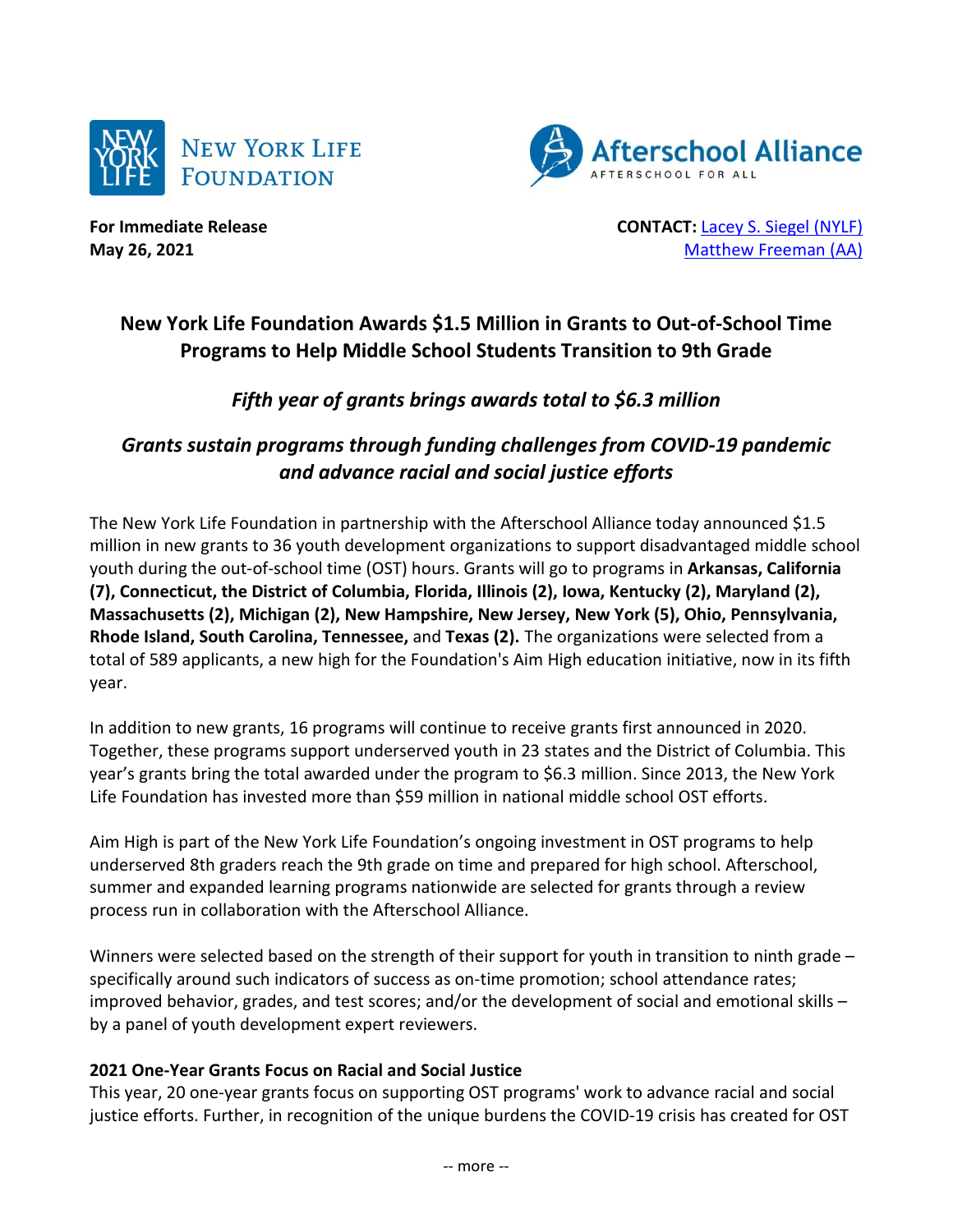programs, the Aim High program was expanded this year, so that twice as many one-year \$15,000 grants were awarded as in past years.

"Ongoing incidents of racial injustice have highlighted persistent inequities in our society. In an effort to support young people and to build on the Foundation's history of supporting organizations that address racial injustice, this year's capacity building Aim High grant focuses on funding out-of-school time programs that are at the forefront of this work," said Marlyn Torres, senior program officer, New York Life Foundation.

Research shows that participation in high-quality afterschool, expanded day and summer learning programs leads to greater academic achievement, better school attendance and more engaged students. Further, a successful transition from 8th to 9th grade – middle school to high school in most cases – is particularly critical to student success.

"We're delighted to continue partnering with the New York Life Foundation in this important and most timely program," said Afterschool Alliance Executive Director Jodi Grant. "Afterschool and summer learning programs have met the challenge of the pandemic through hard work, compassion, and determination. They've supported students and families in countless ways – caring for children of essential employees during the height of the shutdowns, delivering meals to families that would otherwise be hungry, operating in-person, all-day sites for children attending classes virtually, and helping meet the social and emotional needs of children experiencing extraordinary stress and trauma. Because of the New York Life Foundation's generosity, many programs will be able to continue that vital work this year and into the future."

## **The 2021 Grant Winners**

## **Twenty organizations will receive one-year awards of \$15,000:**

- Access Art, Inc., Baltimore, Maryland
- Americana Community Center, Louisville, Kentucky
- Boston Debate League, Boston, Massachusetts
- Boys & Girls Clubs of Garden Grove, Garden Grove, California
- ConnectiKids, Inc., Hartford, Connecticut
- Connecting for Children and Families, Woonsocket, Rhode Island
- DIVAS for Social Justice, Laurelton, New York
- East Cleveland Neighborhood Center, East Cleveland, Ohio
- Girls Empowerment Network, Austin, Texas
- Girls Inc. of Long Island, Deer Park, New York
- Goddard Riverside Community Center, New York, New York
- Greenmount West Community Center Foundation Inc., Baltimore, Maryland
- Harmony Project Productions, Inc., Columbus, Ohio
- Institute of Music for Children, Elizabeth, New Jersey
- LEAP for Education, Salem, Massachusetts
- Los Angeles Music and Art School, Los Angeles, California
- Morry's Camp, Inc. (Project Morry), Port Chester, New York
- Young Actors Guild, Memphis, Tennessee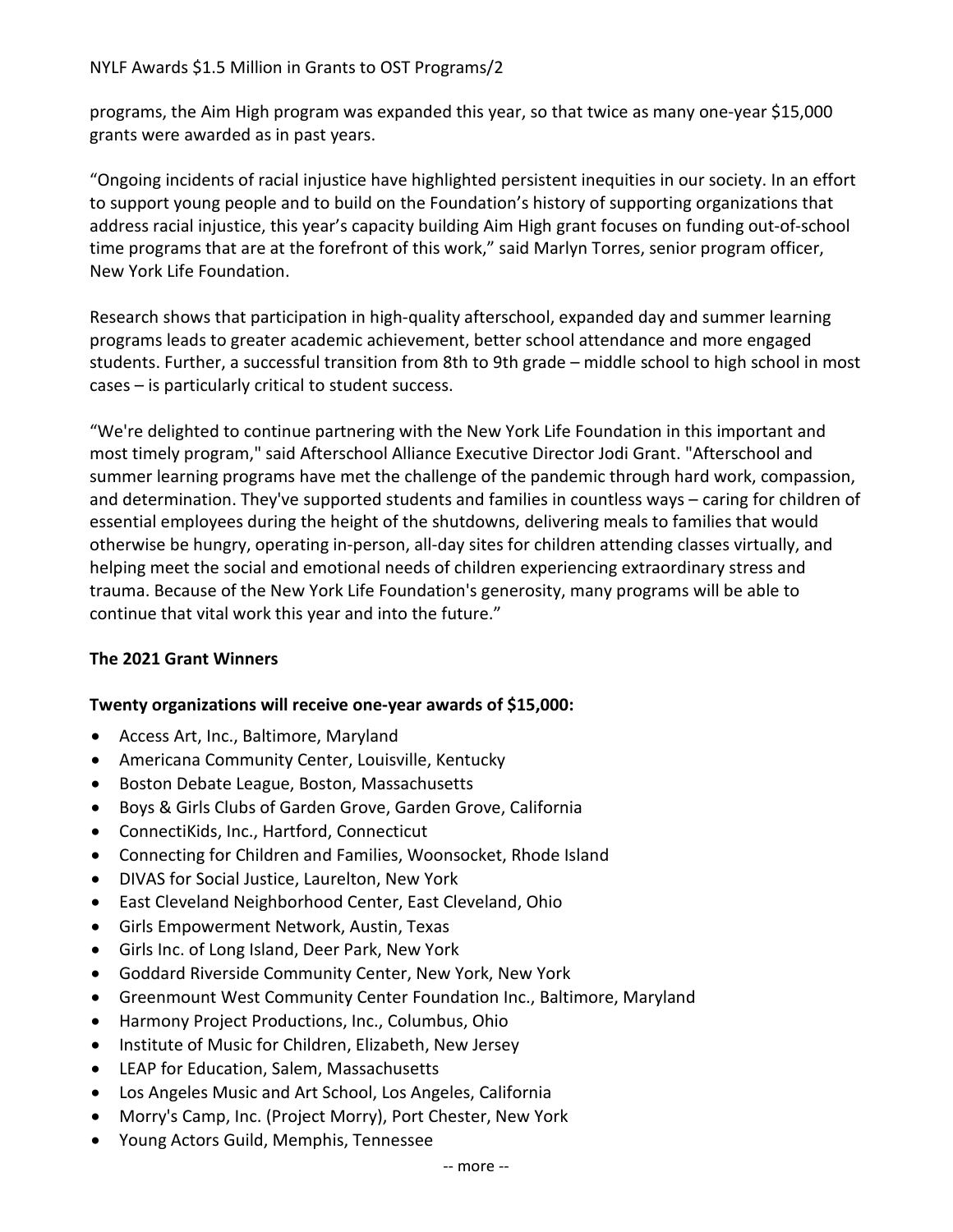NYLF Awards \$1.5 Million in Grants to OST Programs/3

- Young Adult Development in Action, Inc. (YouthBuild Louisville), Louisville, Kentucky
- Youth Code Jam, San Antonio, Texas

### **Eight organizations will receive grants of \$50,000 payable over two years**:

- After-School All-Stars Tampa Bay, Tampa, Florida
- Boys & Girls Club of McGehee, McGehee, Arkansas
- Boys & Girls Clubs of Grand Rapids Youth Commonwealth, Grand Rapids, Michigan
- Developing Kingdoms in Different Stages, Detroit, Michigan
- Ed Snider Youth Hockey Foundation, Philadelphia, Pennsylvania
- Entrusted Legacy, Bakersfield, California
- Epic Theatre Center, Inc., Astoria, New York
- Project: VISION, Inc., Chicago, Illinois

#### **Eight organizations will receive grants of \$100,000 payable over two years**:

- Chicago Youth Programs, Chicago, Illinois
- Children's Defense Fund, Marlboro County, South Carolina
- Granite United Way, Manchester, New Hampshire
- Heart of Los Angeles, Los Angeles, California
- Oakridge Neighborhood, Des Moines, Iowa
- Ocean Discovery Institute, San Diego, California
- The Dance Institute of Washington, Inc., Washington, DC
- The Wooden Floor for Youth Movement, Santa Ana, California

## **Sixteen organizations will receive the second year of their two-year grants, announced in 2020, this year**:

- After-School All-Stars, Los Angeles, Los Angeles, California
- Aim High for High School, San Francisco, California
- Beam Center, Inc., Brooklyn, New York
- Boys & Girls Clubs of Hudson County, Jersey City, New Jersey
- Breakthrough Miami, Miami, Florida
- Clarkston Community Center Foundation, Inc., Clarkston, Georgia
- Community Youth Advance, Hyattsville, Maryland
- Dream Center of Gaston County Academy, Gastonia, North Carolina
- Florida Leadership Venture, Inc. DBA Elevate Orlando, Maitland, Florida
- Irwin A. & Robert D. Goodman Community Center, Madison, Wisconsin
- Koreatown Youth and Community Center, Los Angeles, California
- Pathways to Leadership, New York, New York
- Proyecto Pastoral, Los Angeles, California
- The Cambodian Family, Santa Ana, California
- The Immokalee Foundation, Naples, Florida
- The Opportunity Project, Tulsa, Oklahoma

# # # #